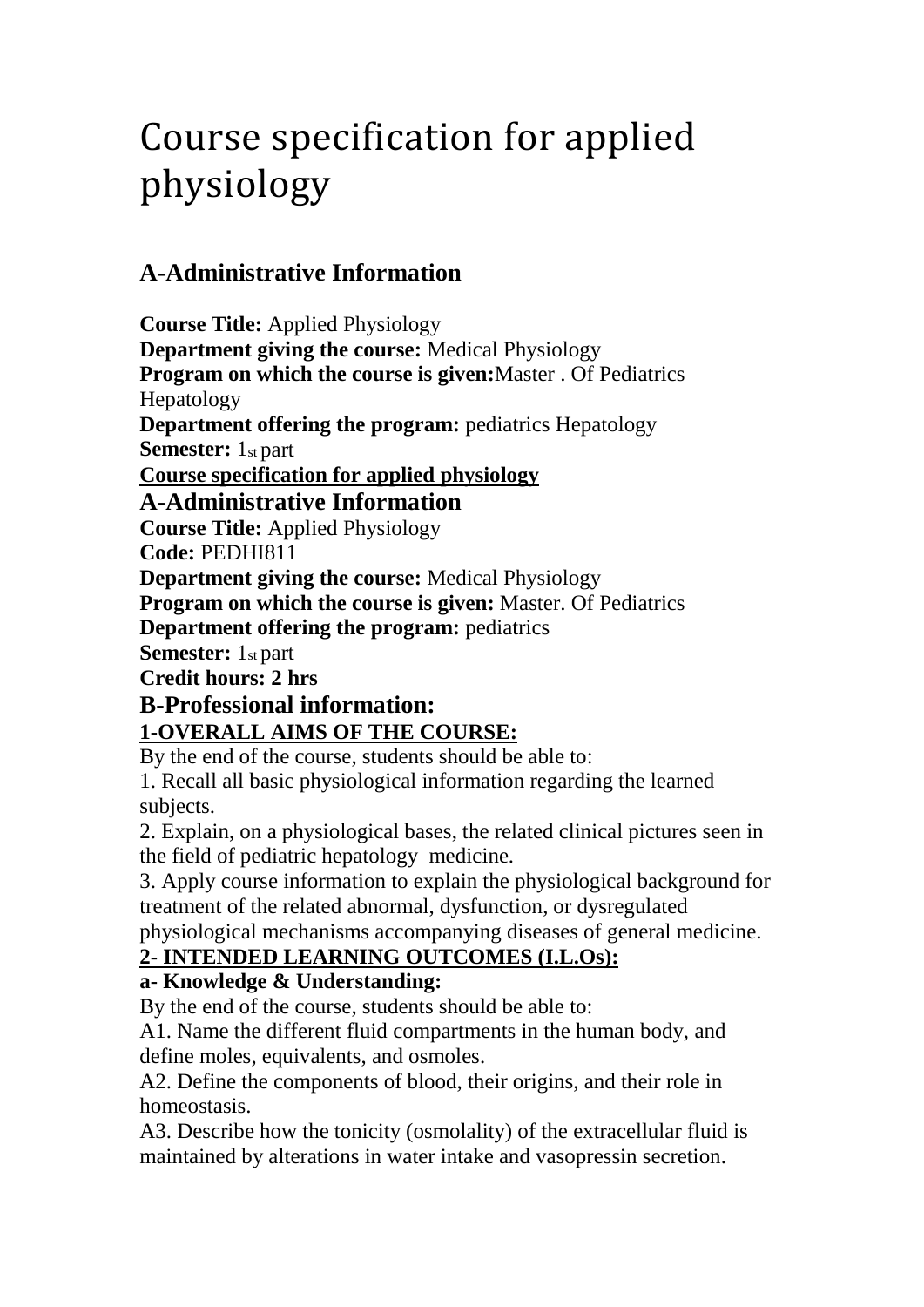A4. Describe how the volume of the extracellular fluid is maintained by alterations in renin and aldosterone secretion.

A5. Name the major electrolytes in body fluids, and state their functions. A6. Explain how a negative feedback mechanism works, and how a positive feedback mechanism differs.

A7. List the mechanisms by which heat is produced in and lost from the body.

A8. List the temperature-regulating mechanisms, and describe the way in which they are integrated under hypothalamic control to maintain normal body temperature.

A9. Define the term homeostasis, and use examples to explain its mechanism.

A10. Describes the methods used to determine the uniformity of the distribution of the inspired gas and pulmonary blood flow.

A11. Explains the regional differences in the matching of ventilation and perfusion of the normal upright lung.

A12. Predicts the consequences of the regional differences in the ventilation and perfusion of the normal upright lung.

A13. Define the special features of the circulation in the neonates,

coronary vessels, and skin, and how these are regulated.

A14. Discuss glomerular filtration and tubular reabsorption and secretion mechanisms.

A15. Understand the functional significance of the gastrointestinal system, and in particular, its roles in nutrient assimilation, excretion, and immunity.

A16. Recognize the bodily pools of calcium and phosphate, their rates of turnover, and the organs that play central roles in regulating movement of them between stores.

A17. Explain the basis of conditions where pituitary function and growth hormone secretion and function are abnormal, and how they can be treated.

A18. Name the hypophysiotropic hormones, and outline the effects that each has on anterior pituitary function.

A19. Understand how the fetus is supplied with oxygen and nutrients in utero, and the circulatory events required for a transition to independent life after birth

#### **b- Intellectual Skills:**

By the end of the course, students should be able to:

B1. Delineate the process of hemostasis that restricts blood loss when vessels are damaged, and the adverse consequences of intravascular thrombosis.

B2. Discuss the pathophysiology of fever.

B3. Differentiate between pain and nociception.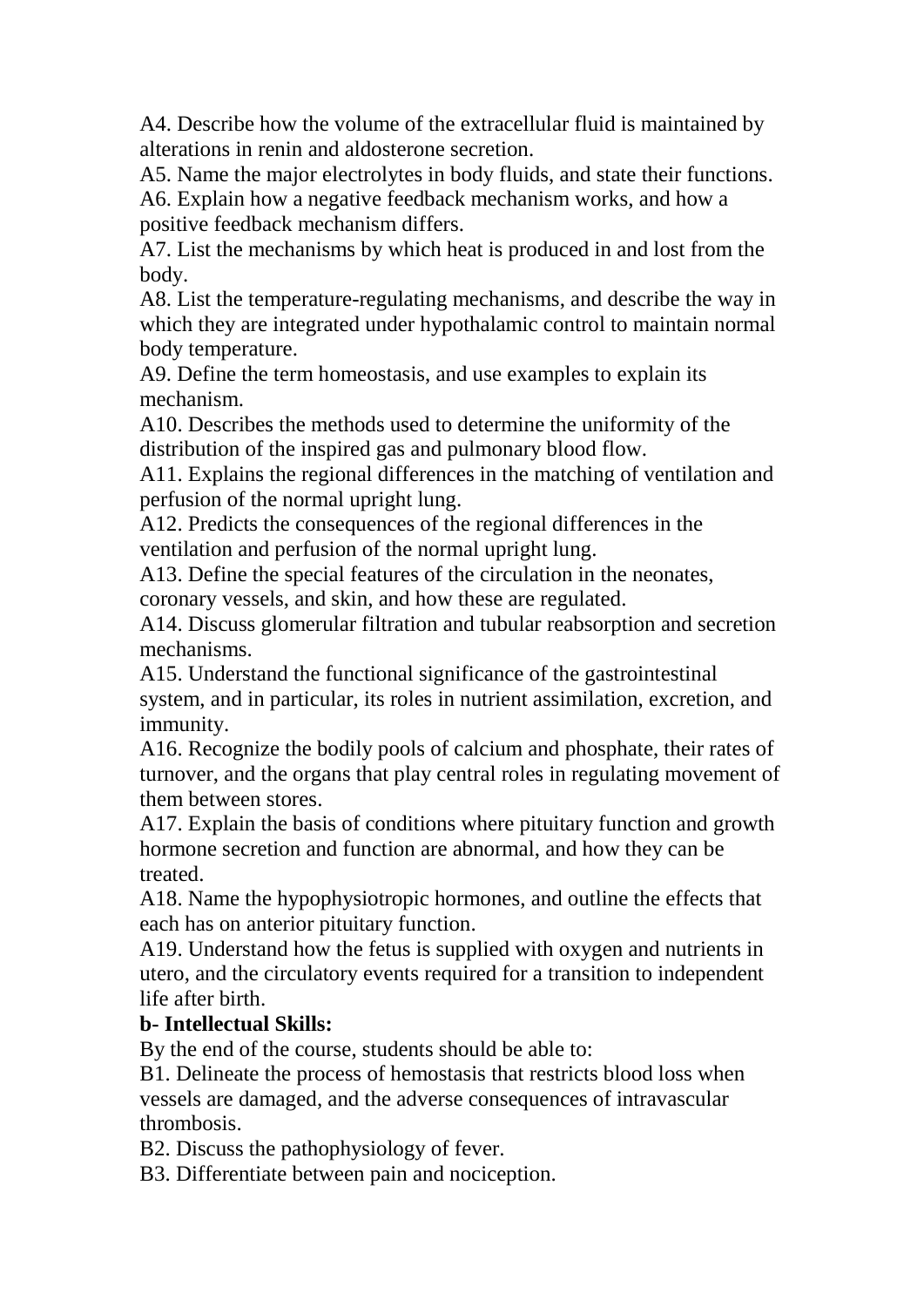B4. Differentiate between fast and slow pain and acute and chronic pain.

B5. Define circulatory shock, and list the compensatory processes that may arise during shock.

B6. Suggest the primary disturbances that can account for cardiogenic, hypovolemic, anaphylactic, septic, and neurogenic shock states.

B7. Describe how the pumping action of the heart can be compromised in the setting of specific disease states.

B8. Identify all factors that regulate vascular tone, their sources, and their mechanisms of action.

B9. Describe how the countercurrent mechanism in the kidney operates to produce hypertonic or hypotonic urine.

B10. Describe the voiding reflex and draw a cystometrogram.

B11. Interpret basic lung functions including defense and metabolic functions.

B12. Analyze the ventilatory responses to increased  $CO<sub>2</sub>$  or decreased  $O<sub>2</sub>$ concentrations in the inspired air.

B13. Delineate cells and their functions in bone formation and resorption. B14. Compare the pathway that mediates sensory input from touch,

proprioceptive, and vibratory senses to that mediating information from pain and thermoreceptors.

B15. Analyze how posture and skilled movements are planned and carried out by different parts of the CNS.

### **c- Professional andPractical Skills:**

By the end of the course, students should be able to:

C1. Diagnose and explain referred pain.

C2. Adequately interpret cystometrogram.

C3. Diagnose cardiac abnormalities from ECG.

C4. Prescribe the accurate diuretics and that operate to increase urine flow in specific diseases.

C5. Differentiate cases of alkalosis and acidosis, and predict respiratory

and renal compensatory mechanisms in response to each of them.

C6. Interpret liver function tests and reports

C7. Diagnose abnormal thyroid function.

#### **d- General and Transferable Skills:**

By the end of the course, students should be able to:

D1. Use course information effectively in the field of pediatric medicine practice.

D2. Retrieve, manage, and manipulate course information by all means, including electronic means.

D3. Present course information clearly in written, electronic and oral forms.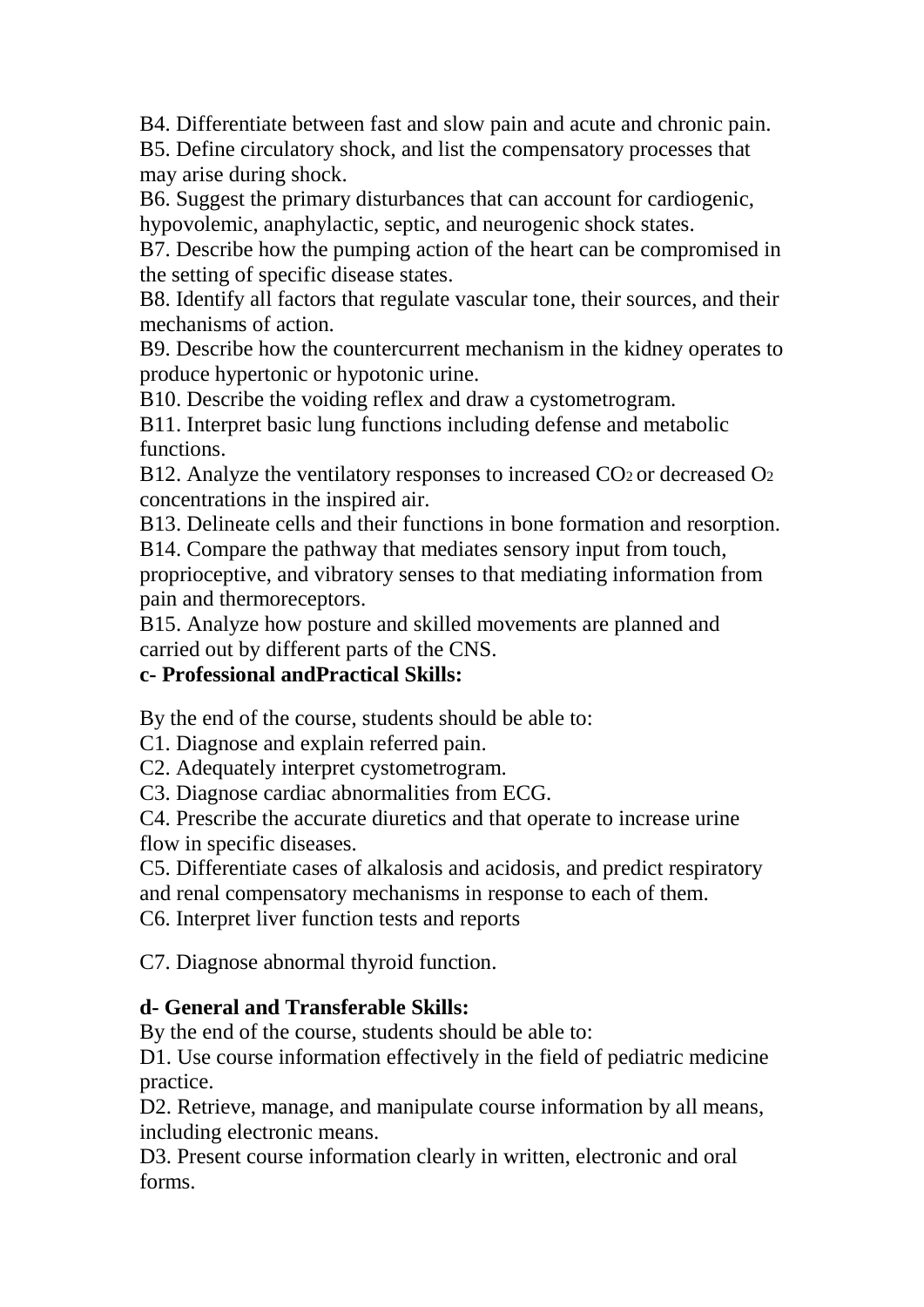D4. Communicate ideas and arguments effectively.

D5. Analyze and use numerical data including the use of simple statistical methods

### **3-CONTENT Credit hours: 1 hrs**

| <b>Total</b>   | <b>Practical</b> | Lecture        | <b>Topics</b>                                          |
|----------------|------------------|----------------|--------------------------------------------------------|
|                |                  | S              |                                                        |
| $\overline{2}$ |                  | $\overline{2}$ | 1. Body Fluids and Blood:                              |
|                |                  |                | - Body Fluid Compartments and Their                    |
|                |                  |                | Constituents.                                          |
|                |                  |                | - Blood; White Blood Cells, Platelets,                 |
|                |                  |                | Red                                                    |
|                |                  |                | <b>Blood Cells Types and Transfusion</b><br>Reactions. |
|                |                  |                | - Hemoglobin; Reactions, Synthesis,                    |
|                |                  |                | and                                                    |
|                |                  |                | Catabolism.                                            |
|                |                  |                | - Hemostasis and Anticoagulants                        |
| 1              |                  | 1              | 2. Water and Electrolyte Balance:                      |
|                |                  |                | - Defense of Tonicity: Vasopressin;                    |
|                |                  |                | Receptors,                                             |
|                |                  |                | Effects, Control of Secretion, and                     |
|                |                  |                | Clinical                                               |
|                |                  |                | Implications.                                          |
|                |                  |                | - Defense of Volume: The Renin-                        |
|                |                  |                | Angiotensin                                            |
|                |                  |                | System.                                                |
|                |                  |                | - Regulation of Electrolytes                           |
| 1              |                  | 1              | 3. Homeostasis:                                        |
|                |                  |                | - Definition of Homeostasis, Negative                  |
|                |                  |                | $\&$                                                   |
|                |                  |                | <b>Positive Feedback Mechanisms</b>                    |
|                |                  |                | <b>4. Body Temperature:</b>                            |
|                |                  |                | - Normal Body Temperature; Heat<br>Production &        |
|                |                  |                | Heat Loss.                                             |
|                |                  |                | - Temperature-Regulating                               |
|                |                  |                | Mechanisms; Fever,                                     |
|                |                  |                | Hypothermia.                                           |
| 1              |                  | $\mathbf{1}$   | <b>5. Pain Sensation:</b>                              |
|                |                  |                | - Nociceptors.                                         |
|                |                  |                | - Classification of Pain; Deep, Visceral               |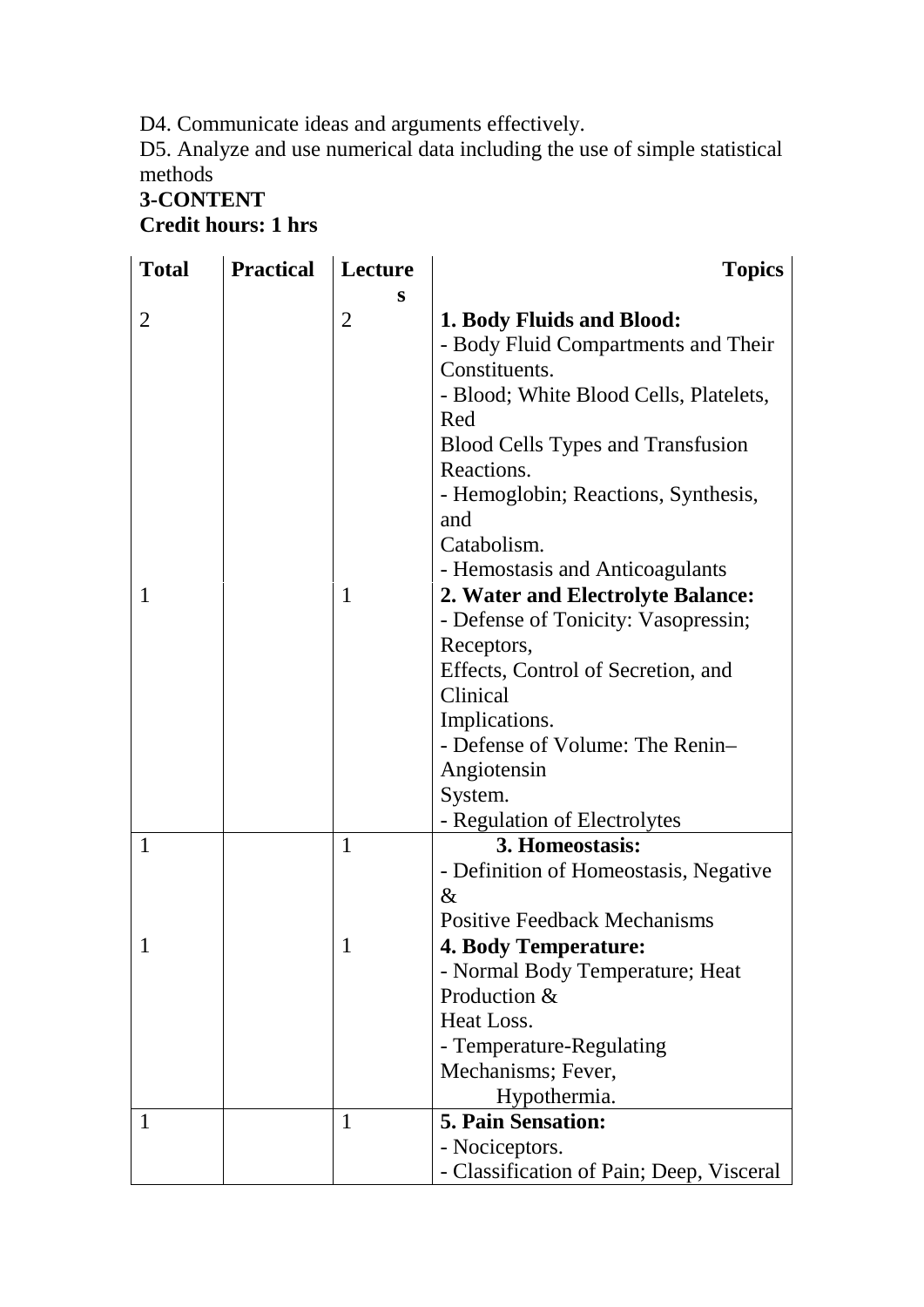|   |                | $\&$                                                                                                                              |
|---|----------------|-----------------------------------------------------------------------------------------------------------------------------------|
|   |                | <b>Referred Pain</b>                                                                                                              |
| 1 | 1              | <b>6. Hemorrhage and Shock:</b>                                                                                                   |
|   |                | - Physiologic Causes of Circulatory                                                                                               |
|   |                | Shock.                                                                                                                            |
|   |                | - Stages & Types of Circulatory Shock.                                                                                            |
|   |                | - Physiology of Treatment in Shock.                                                                                               |
| 1 | 1              | 7. Cardiovascular System:                                                                                                         |
|   |                | - Origin of the Heartbeat & the                                                                                                   |
|   |                | Electrical                                                                                                                        |
|   |                | Activity of the Heart.                                                                                                            |
|   |                | - The Heart as a Pump.                                                                                                            |
|   |                | - Cardiovascular Regulatory                                                                                                       |
|   |                | Mechanisms.                                                                                                                       |
|   |                | - Circulation through Special Regions                                                                                             |
| 1 | $\mathbf{1}$   | 8. Renal Physiology and Micturition:                                                                                              |
|   |                | - Formation of Urine; Glomerular                                                                                                  |
|   |                | Filtration,                                                                                                                       |
|   |                | Tubular Reabsorption & Secretion.                                                                                                 |
|   |                | - Urine Concentration and Diuretics.                                                                                              |
|   |                | - Micturition.                                                                                                                    |
| 1 | $\mathbf{1}$   | 9. Respiratory Physiology:                                                                                                        |
|   |                | - Pulmonary Function.                                                                                                             |
|   |                | - Gas Transport & pH in the Lung.                                                                                                 |
|   |                | - Regulation of Respiration                                                                                                       |
| 2 | $\overline{2}$ | 10. Gastrointestinal System:                                                                                                      |
|   |                | - Overview of Gastrointestinal                                                                                                    |
|   |                | Function $&$                                                                                                                      |
|   |                | Regulation.                                                                                                                       |
|   |                | - Digestion, Absorption, & Nutritional                                                                                            |
|   |                | Principles.                                                                                                                       |
|   |                | - Gastrointestinal Motility.                                                                                                      |
|   |                | - Transport & Metabolic Functions of                                                                                              |
|   |                | the Liver                                                                                                                         |
| 2 | $\overline{2}$ | 11. Endocrine Physiology:                                                                                                         |
|   |                | - The Thyroid Gland.                                                                                                              |
|   |                | - Endocrine Functions of the Pancreas                                                                                             |
|   |                | $\&$                                                                                                                              |
|   |                |                                                                                                                                   |
|   |                |                                                                                                                                   |
|   |                |                                                                                                                                   |
|   |                |                                                                                                                                   |
|   |                | <b>Regulation of Carbohydrate</b><br>Metabolism.<br>- The Adrenal Medulla & Adrenal<br>Cortex.<br>- Hormonal Control of Calcium & |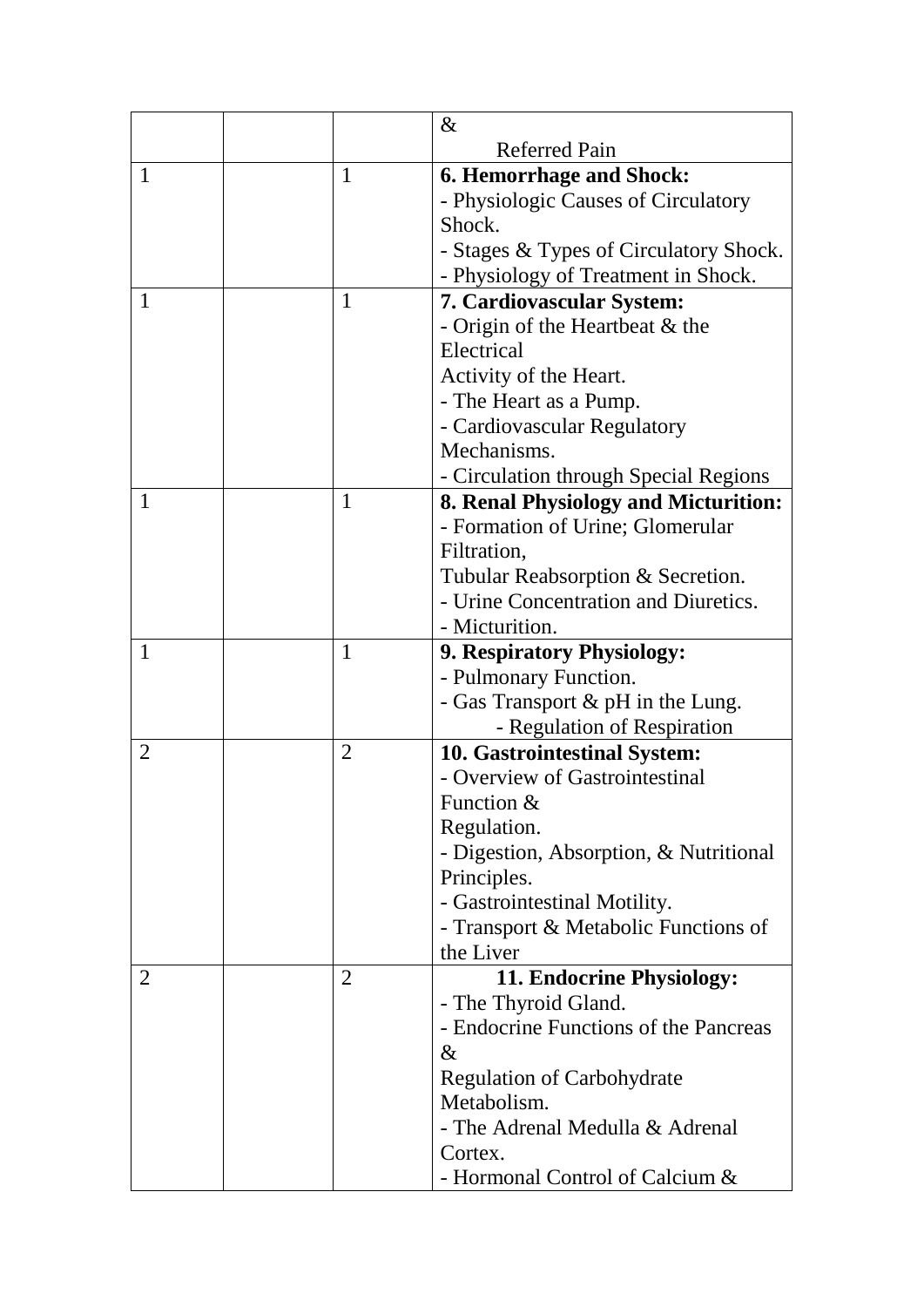|    | 2  | Phosphate<br>Metabolism & the Physiology of Bone.<br>- The Pituitary Gland<br><b>12. Central Nervous System:</b><br>- Somatosensory Pathways.<br>- Electrical Activity of the Brain,<br>Sleep–Wake<br>States, & Circadian Rhythms.<br>- Control of Posture & Movement.<br>- Hypothalamic Regulation of<br>Hormonal<br><b>Functions</b> |
|----|----|----------------------------------------------------------------------------------------------------------------------------------------------------------------------------------------------------------------------------------------------------------------------------------------------------------------------------------------|
| 15 | 15 | <b>Total</b>                                                                                                                                                                                                                                                                                                                           |
|    |    | <b>Total credit hours</b>                                                                                                                                                                                                                                                                                                              |

1 credit hour  $= 15$  hours theoretical

## **4-TEACHING & LEARNING METHODS:**

4.1 Lectures

4.2 Practical classes

### **5-Student assessment methods**

5.1- Written Examination for assessment of knowledge and understanding and intellectual skills

5.2- Oral Examination for assessment of knowledge and understanding outcomes, intellectual skills, general skills and attitude.

### **ASSESSMENT SCHEDULE:**

One written exam 3 hour in Physiology + oral exams.

# **WEIGHING OF ASSESSMENT:**

Written exam: 70% (from 150 degree)

Oral exam:30%(from 50 degree)

Total 100%

### **6-List of references**

#### **6.1. Text Books:**

Ganong's Review of Medical Physiology, 23rd Edition, 2010.

**6.2. Course Notes:** Not available.

### **6.3. Suggested Readings:**

Textbook of medical physiology, Arthur C. Guyton, John E. Hall, 11th Edition, 2006.

**7-Resources / Facilities required for teaching and learning to achieve the above ILOs:**

7.1- Data show.